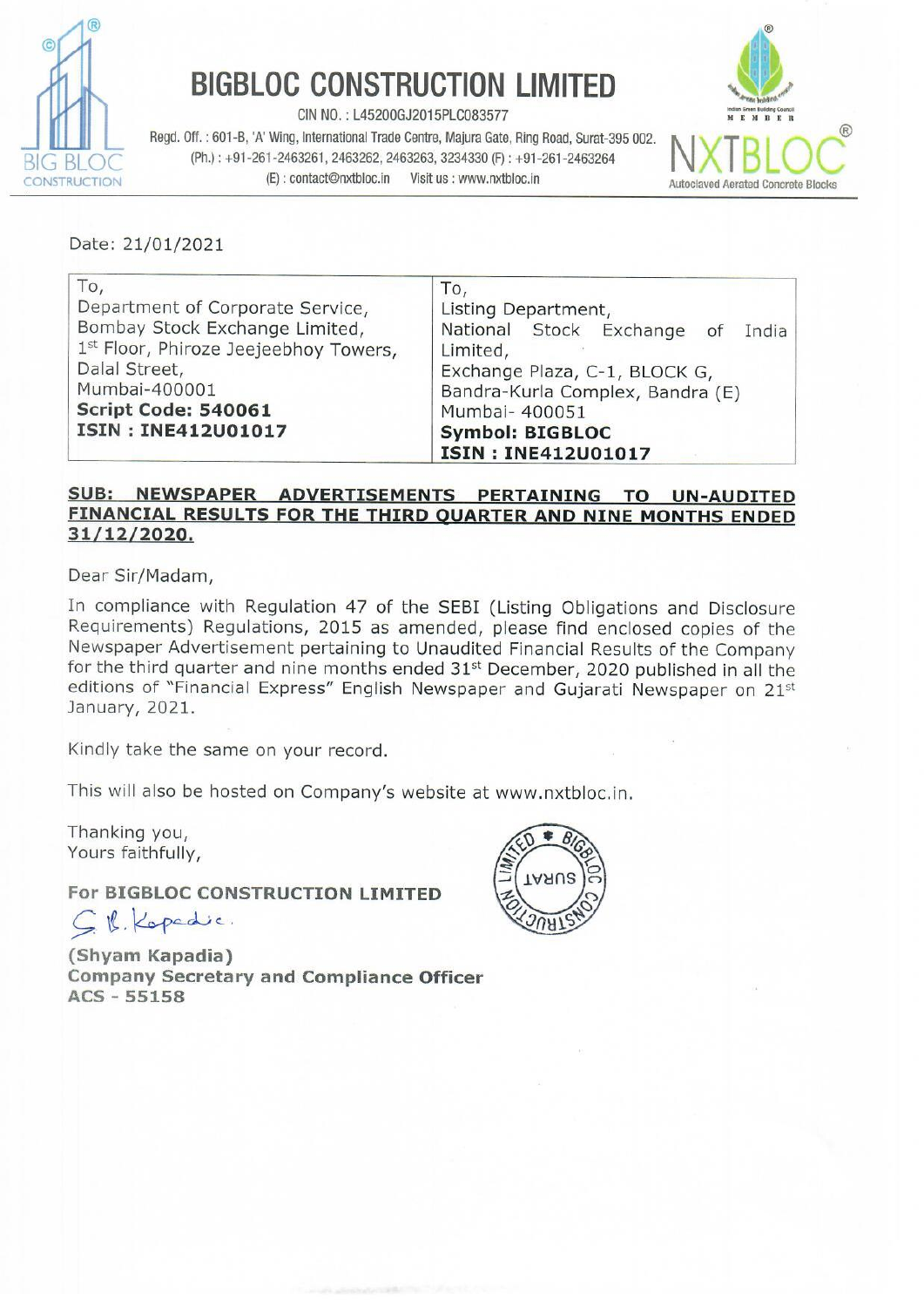Sd/-

**NARESH SABOO** MANAGING DIRECTOR



|         | Oriental Aromatics Std<br>Regd. Office: 133. Jehangir Building. 2st Floor M.G. Road. Mumbai - 400 001.<br>Unaudited Financial Results for the Quarter and Nine Months ended 31st December 2020                                                                   | CIN: L17299MH1972PLC285731 |                                           |                                                                                                                                                                    | Rs. In Lakh ( Except Per Share Data)                                       |                 | <b>MPS LIMITED</b><br>MC).<br>CIN: L22122TN1970PLC005795<br>Registered Office: RR Towers AV, 16/17<br>Super A. Thirp-sl-ka industrial Estate Guindy.<br>Chennai - 600 032, Tarril Nadu<br>Corporate Office: C-35, Sactor-62.<br>Noida-201307. Tel: 0120-4599754<br>Email ID: investors Greenlinited com<br>Webste www.mpsimiled.com | <b>MEGHMANI ORGANICS LIMITED</b><br>CIN No. 1.24110GJ1995PLC024052<br>Registered Office :- 184, Phase II.<br>GIDC Industrial Estate Vatva, Ahmedabad - 382 445<br><b>NOTICE</b><br>NOTICE is hereby given pursuant to Clause 47 (1) (a) of the Listing Regulation -<br>2015, that the meeting of the Board of Directors of the Company will be held on<br>Monday, 8 <sup>°</sup> February, 2021, at Mechmani House, B/h Safal Profitaire, Corporate                                                                                                                                                                                                               |                                                                                                                                                                                                                                                                                                                                                                                                                                                                                                                                                                                                                                                                                                                                                                                                                                                                                                                                                                                                                                                                                                                                                                                                                                                                                                                                                                                                                                                                                                                                                                                                                                                                                                                                                   |  |                                                                                                                                                                                                                                                                                         |                                                                                                                                                                                                                                                                                                                |                               |  |
|---------|------------------------------------------------------------------------------------------------------------------------------------------------------------------------------------------------------------------------------------------------------------------|----------------------------|-------------------------------------------|--------------------------------------------------------------------------------------------------------------------------------------------------------------------|----------------------------------------------------------------------------|-----------------|-------------------------------------------------------------------------------------------------------------------------------------------------------------------------------------------------------------------------------------------------------------------------------------------------------------------------------------|-------------------------------------------------------------------------------------------------------------------------------------------------------------------------------------------------------------------------------------------------------------------------------------------------------------------------------------------------------------------------------------------------------------------------------------------------------------------------------------------------------------------------------------------------------------------------------------------------------------------------------------------------------------------|---------------------------------------------------------------------------------------------------------------------------------------------------------------------------------------------------------------------------------------------------------------------------------------------------------------------------------------------------------------------------------------------------------------------------------------------------------------------------------------------------------------------------------------------------------------------------------------------------------------------------------------------------------------------------------------------------------------------------------------------------------------------------------------------------------------------------------------------------------------------------------------------------------------------------------------------------------------------------------------------------------------------------------------------------------------------------------------------------------------------------------------------------------------------------------------------------------------------------------------------------------------------------------------------------------------------------------------------------------------------------------------------------------------------------------------------------------------------------------------------------------------------------------------------------------------------------------------------------------------------------------------------------------------------------------------------------------------------------------------------------|--|-----------------------------------------------------------------------------------------------------------------------------------------------------------------------------------------------------------------------------------------------------------------------------------------|----------------------------------------------------------------------------------------------------------------------------------------------------------------------------------------------------------------------------------------------------------------------------------------------------------------|-------------------------------|--|
|         |                                                                                                                                                                                                                                                                  |                            | Standalone                                |                                                                                                                                                                    |                                                                            | Consolidated    |                                                                                                                                                                                                                                                                                                                                     | Road, Prahladnagar, Ahmedabad - 380 015 interalia, to consider, approve and take                                                                                                                                                                                                                                                                                                                                                                                                                                                                                                                                                                                  | Website: www.arvindsmartsgaces.com Email: investor@arvindinfra.com<br>T-+917968267000<br>NOTICE<br>Pursuant to Regulation 47(1)(a) of the Societties and Exchange Board of India<br>Listing Obligations and Disclosure Requirements) Regulations, 2015. Notice is<br>hareby given that the mosting of the Board of Directors of the Company will be<br>held on Thursday, 28th January, 2021 at Ahmodahad Inter-ells to consider and<br>Company for the quarter and nine months ended on 31st December, 2020.<br>The Notice of this meeting is also available on the Company's website<br>lwww.arvindsmartspaces.com) and also on the Stock Exchange's website viz.<br>National Stock Exchange of India Limited (www.neeindia.com) at 95E Limited<br>beww.busindia.com).<br>Ahmedabad<br>30.01.2021<br><b>BIGBLOC CONSTRUCTION LIMITED</b><br>CIN: L45200GJ2015PLC083577<br>REGD, OFF.; 6" FLOOR, A-601/B, INTERNATIONAL TRADE CENTRE, MAJURA GATE, RING ROAD, SURAT - 395002, GUJARAT INDIA<br>Ph: +91-261-2463261 / 62 / 63 Fax: +91-261-2463264 Email : bigblockconstruction@gmail.com, website : www.nxtbloc.in<br>EXTRACT OF UNAUDITED STANDALONE AND CONSOLIDATED FINANCIAL RESULTS FOR THE QUARTER AND NINE MONTHS ENDED 31ST DECEMBER, 2020<br><b>STANDALONE</b><br>Quarter Ended His North Estat Querter Ended Quarter Ended North His Moth Elist Quarter Ender<br>31/12/2020 31/12/2020<br>(Unaudited) (Unaudited) (Unaudited) (Unaudited) (Unaudited) (Unaudited<br>2,197.53<br>2.125.72<br>3.490.02<br>3.413.33<br>78.74<br>170.87<br>(275.33)<br>13.34<br>78.74<br>(275.33)<br>13.34<br>178.87<br>58.39<br>(289.58)<br>6.57<br>158.52<br>6.57<br>58.39<br>(289.58)<br>158.52<br>1415.76<br>1,684.07<br>12.051<br>0.05<br>1.12<br>0.41 |  |                                                                                                                                                                                                                                                                                         |                                                                                                                                                                                                                                                                                                                |                               |  |
| Sr.     |                                                                                                                                                                                                                                                                  | Quarter<br>Ended           | Year to<br>Date                           | Quarter<br>Ended                                                                                                                                                   | Quarter<br>Ended                                                           | Year to<br>Date | Notice is hereby given that a meeting of the<br>Board of Directors of the Company is                                                                                                                                                                                                                                                | on record Un-audited Financial Results (Standalone and Consolidated) of the<br>Company for the Third Quarter & Nine Months ended on 31" December, 2020 and                                                                                                                                                                                                                                                                                                                                                                                                                                                                                                        |                                                                                                                                                                                                                                                                                                                                                                                                                                                                                                                                                                                                                                                                                                                                                                                                                                                                                                                                                                                                                                                                                                                                                                                                                                                                                                                                                                                                                                                                                                                                                                                                                                                                                                                                                   |  |                                                                                                                                                                                                                                                                                         |                                                                                                                                                                                                                                                                                                                |                               |  |
| No<br>ä | Particulars<br>31.12.2020<br>31.63.2020<br>31.12.2019<br>31.12.2020<br>31.83.2020                                                                                                                                                                                |                            | acheduled to be held on Thursday. Jimuary | any other business placed before the Board with the permission of the Chairman.<br>Further, pursuant to SEBI (Prohibition of Insider Trading) Regulation, 2015, we | approve the Unaudited Standalone and Consolidated Financial Results of the |                 |                                                                                                                                                                                                                                                                                                                                     |                                                                                                                                                                                                                                                                                                                                                                                                                                                                                                                                                                                                                                                                   |                                                                                                                                                                                                                                                                                                                                                                                                                                                                                                                                                                                                                                                                                                                                                                                                                                                                                                                                                                                                                                                                                                                                                                                                                                                                                                                                                                                                                                                                                                                                                                                                                                                                                                                                                   |  |                                                                                                                                                                                                                                                                                         |                                                                                                                                                                                                                                                                                                                |                               |  |
|         |                                                                                                                                                                                                                                                                  | Unudited                   | Audited                                   | Unudited                                                                                                                                                           | <b>Unudited</b>                                                            | Audited         | 28. 2021, to inter alia, consider and<br>approve the Un-Audited Financial                                                                                                                                                                                                                                                           | hereby inform that the Trading Window will remain closed for dealing in Equity                                                                                                                                                                                                                                                                                                                                                                                                                                                                                                                                                                                    |                                                                                                                                                                                                                                                                                                                                                                                                                                                                                                                                                                                                                                                                                                                                                                                                                                                                                                                                                                                                                                                                                                                                                                                                                                                                                                                                                                                                                                                                                                                                                                                                                                                                                                                                                   |  |                                                                                                                                                                                                                                                                                         |                                                                                                                                                                                                                                                                                                                |                               |  |
|         | Total Income from Operations (Net)                                                                                                                                                                                                                               | 19,096.75                  | 76,645.37                                 | 17.715.87                                                                                                                                                          | 19.135.23                                                                  | 76,726.69       | Results (Standalone and Consolidated) as<br>per Indian Accounting Standards for the quarter                                                                                                                                                                                                                                         | shares by all Directors & Designated Employees of the Company up to Wednesday,<br>10" February, 2021 (both days inclusive).<br>For Meghmani Organics Limited                                                                                                                                                                                                                                                                                                                                                                                                                                                                                                      |                                                                                                                                                                                                                                                                                                                                                                                                                                                                                                                                                                                                                                                                                                                                                                                                                                                                                                                                                                                                                                                                                                                                                                                                                                                                                                                                                                                                                                                                                                                                                                                                                                                                                                                                                   |  |                                                                                                                                                                                                                                                                                         |                                                                                                                                                                                                                                                                                                                |                               |  |
|         | Net Profit (Loss) for the period (before                                                                                                                                                                                                                         |                            |                                           |                                                                                                                                                                    |                                                                            |                 | This Notice is also available on the website<br>Date : 201                                                                                                                                                                                                                                                                          | K D Mehta<br>$21$                                                                                                                                                                                                                                                                                                                                                                                                                                                                                                                                                                                                                                                 |                                                                                                                                                                                                                                                                                                                                                                                                                                                                                                                                                                                                                                                                                                                                                                                                                                                                                                                                                                                                                                                                                                                                                                                                                                                                                                                                                                                                                                                                                                                                                                                                                                                                                                                                                   |  |                                                                                                                                                                                                                                                                                         | For ARVIND SMARTSP.<br><b>TELLING TED</b><br>Prakash i/l<br>Company Secr.<br>(Fig. In Labba)<br><b>CONSOLIDATED</b><br>31/12/2019<br>6,377.00<br>3.079.68<br>49.14<br>(04.40)<br>(64,49)<br>48.14<br>(58.75)<br>42.37<br>(98.75).<br>42.37<br>1415.76<br>1.570.37<br>60.701<br>0.30<br>60.701<br>7.32.<br>0.30 |                               |  |
|         | tax and exceptional terms)<br>Net Profit (Loss) for the period (after                                                                                                                                                                                            | 4,960.12                   | 10,350.35                                 | 2,333.07                                                                                                                                                           | 4,960.69                                                                   | 10,289.83       | of the Company and Stock Exchanges.<br>Plac <sup>+</sup><br>where the equity shares of the Company are                                                                                                                                                                                                                              | Vice President (Company Affairs)<br>abad                                                                                                                                                                                                                                                                                                                                                                                                                                                                                                                                                                                                                          |                                                                                                                                                                                                                                                                                                                                                                                                                                                                                                                                                                                                                                                                                                                                                                                                                                                                                                                                                                                                                                                                                                                                                                                                                                                                                                                                                                                                                                                                                                                                                                                                                                                                                                                                                   |  |                                                                                                                                                                                                                                                                                         |                                                                                                                                                                                                                                                                                                                |                               |  |
|         | tax and exceptional terral                                                                                                                                                                                                                                       | 3,635.51                   | 8.675.47                                  | 1.791.32                                                                                                                                                           | 3,655.55                                                                   | 8,619.88        | listed viz., www.mpslimited.com.                                                                                                                                                                                                                                                                                                    |                                                                                                                                                                                                                                                                                                                                                                                                                                                                                                                                                                                                                                                                   |                                                                                                                                                                                                                                                                                                                                                                                                                                                                                                                                                                                                                                                                                                                                                                                                                                                                                                                                                                                                                                                                                                                                                                                                                                                                                                                                                                                                                                                                                                                                                                                                                                                                                                                                                   |  |                                                                                                                                                                                                                                                                                         |                                                                                                                                                                                                                                                                                                                |                               |  |
|         | Total Comprehensive Income for the<br>period                                                                                                                                                                                                                     | 3,616.98                   | 8.601.33                                  | 1,774.69                                                                                                                                                           | 3,598.48                                                                   | 8.544.74        | www.bseindia.com and www.nseindia.com                                                                                                                                                                                                                                                                                               |                                                                                                                                                                                                                                                                                                                                                                                                                                                                                                                                                                                                                                                                   |                                                                                                                                                                                                                                                                                                                                                                                                                                                                                                                                                                                                                                                                                                                                                                                                                                                                                                                                                                                                                                                                                                                                                                                                                                                                                                                                                                                                                                                                                                                                                                                                                                                                                                                                                   |  |                                                                                                                                                                                                                                                                                         |                                                                                                                                                                                                                                                                                                                |                               |  |
|         | Paid-up Equity Share Capital IFV of<br>Rs.Si-aachi                                                                                                                                                                                                               | 1,682.68                   | 1,682.68                                  | 1,692.65                                                                                                                                                           | 1,662.68                                                                   | 1,682.68        | For Mr.<br><b>Setti</b>                                                                                                                                                                                                                                                                                                             |                                                                                                                                                                                                                                                                                                                                                                                                                                                                                                                                                                                                                                                                   |                                                                                                                                                                                                                                                                                                                                                                                                                                                                                                                                                                                                                                                                                                                                                                                                                                                                                                                                                                                                                                                                                                                                                                                                                                                                                                                                                                                                                                                                                                                                                                                                                                                                                                                                                   |  |                                                                                                                                                                                                                                                                                         |                                                                                                                                                                                                                                                                                                                |                               |  |
|         | Earnings per Share (EPS)                                                                                                                                                                                                                                         |                            |                                           |                                                                                                                                                                    |                                                                            |                 | <b>Sunit Mathotra</b><br>CFD & Company Secretary                                                                                                                                                                                                                                                                                    |                                                                                                                                                                                                                                                                                                                                                                                                                                                                                                                                                                                                                                                                   |                                                                                                                                                                                                                                                                                                                                                                                                                                                                                                                                                                                                                                                                                                                                                                                                                                                                                                                                                                                                                                                                                                                                                                                                                                                                                                                                                                                                                                                                                                                                                                                                                                                                                                                                                   |  |                                                                                                                                                                                                                                                                                         |                                                                                                                                                                                                                                                                                                                |                               |  |
|         | - Basic & Diluted EPS                                                                                                                                                                                                                                            | 10:85                      | 25.78                                     | 5.32                                                                                                                                                               | 10.95                                                                      | 25.61           |                                                                                                                                                                                                                                                                                                                                     |                                                                                                                                                                                                                                                                                                                                                                                                                                                                                                                                                                                                                                                                   |                                                                                                                                                                                                                                                                                                                                                                                                                                                                                                                                                                                                                                                                                                                                                                                                                                                                                                                                                                                                                                                                                                                                                                                                                                                                                                                                                                                                                                                                                                                                                                                                                                                                                                                                                   |  |                                                                                                                                                                                                                                                                                         |                                                                                                                                                                                                                                                                                                                |                               |  |
|         | Notes: 1) The above is an extract of the detailed format of the Quarterly and Yearly Financial Results filed with the Stock                                                                                                                                      |                            |                                           |                                                                                                                                                                    |                                                                            |                 |                                                                                                                                                                                                                                                                                                                                     |                                                                                                                                                                                                                                                                                                                                                                                                                                                                                                                                                                                                                                                                   |                                                                                                                                                                                                                                                                                                                                                                                                                                                                                                                                                                                                                                                                                                                                                                                                                                                                                                                                                                                                                                                                                                                                                                                                                                                                                                                                                                                                                                                                                                                                                                                                                                                                                                                                                   |  |                                                                                                                                                                                                                                                                                         |                                                                                                                                                                                                                                                                                                                |                               |  |
|         | Exchange under Regulation 33 of SEBI (Listing Obligations and Disclosure Requirements) Regulations, 2015. These unaudited<br>Financial Results were reviewed by the Audit Committee and approved by the Board of Directors at the meeting held on 20th           |                            |                                           |                                                                                                                                                                    |                                                                            |                 |                                                                                                                                                                                                                                                                                                                                     | <b><i><i><u>FARTICULARS</u></i></i></b>                                                                                                                                                                                                                                                                                                                                                                                                                                                                                                                                                                                                                           |                                                                                                                                                                                                                                                                                                                                                                                                                                                                                                                                                                                                                                                                                                                                                                                                                                                                                                                                                                                                                                                                                                                                                                                                                                                                                                                                                                                                                                                                                                                                                                                                                                                                                                                                                   |  |                                                                                                                                                                                                                                                                                         |                                                                                                                                                                                                                                                                                                                |                               |  |
|         | January 2021. The Statutory Auditors have reviewed 'the same in terms of Regulation 33 of the SEBI (Listing Obligations and<br>Disclosure Requirements) Regulations, 2015. 23 The full format of above extract of Financial Regults, together with the Region of |                            |                                           |                                                                                                                                                                    |                                                                            |                 |                                                                                                                                                                                                                                                                                                                                     | <b>Total Income from Operations</b>                                                                                                                                                                                                                                                                                                                                                                                                                                                                                                                                                                                                                               |                                                                                                                                                                                                                                                                                                                                                                                                                                                                                                                                                                                                                                                                                                                                                                                                                                                                                                                                                                                                                                                                                                                                                                                                                                                                                                                                                                                                                                                                                                                                                                                                                                                                                                                                                   |  | <b>ACVIOD STRACTSPACES</b><br><b>ARVIND SMARTSPACES LIMITED</b><br>CIN - L45201GJ2008PLC055771<br>Regd. Off: 24. Government Servant's Society, Near Municipal Market.<br>Off. C.G. Road, Navrancoura, Alumedabad - 380009.<br>$-31/12/2019$ $31/12/2000$ $31/12/2020$<br>(2.05)<br>0.06 |                                                                                                                                                                                                                                                                                                                |                               |  |
|         | the Statutory Auditors are available on website of the Stock Exchanges vis. www.bssindia.com & www.masindia.com and also<br>under "Investor Ralations" link of Company's website www.prientalaromatics.com                                                       |                            |                                           |                                                                                                                                                                    |                                                                            |                 | <b>Extraordinary items)</b>                                                                                                                                                                                                                                                                                                         | Net Profit for the period (before Tax, Exceptional and / or                                                                                                                                                                                                                                                                                                                                                                                                                                                                                                                                                                                                       |                                                                                                                                                                                                                                                                                                                                                                                                                                                                                                                                                                                                                                                                                                                                                                                                                                                                                                                                                                                                                                                                                                                                                                                                                                                                                                                                                                                                                                                                                                                                                                                                                                                                                                                                                   |  |                                                                                                                                                                                                                                                                                         |                                                                                                                                                                                                                                                                                                                |                               |  |
|         |                                                                                                                                                                                                                                                                  |                            |                                           | For Oriental Aromatics Ltd.                                                                                                                                        |                                                                            |                 | Extraordinary items)                                                                                                                                                                                                                                                                                                                | Not Profit for the period before tax (after Exceptional and / or                                                                                                                                                                                                                                                                                                                                                                                                                                                                                                                                                                                                  |                                                                                                                                                                                                                                                                                                                                                                                                                                                                                                                                                                                                                                                                                                                                                                                                                                                                                                                                                                                                                                                                                                                                                                                                                                                                                                                                                                                                                                                                                                                                                                                                                                                                                                                                                   |  |                                                                                                                                                                                                                                                                                         |                                                                                                                                                                                                                                                                                                                |                               |  |
|         | Place : Mumbai                                                                                                                                                                                                                                                   |                            |                                           | Dharmil A. Bodani                                                                                                                                                  | Chairman and Managing Director                                             |                 | Estraordinary items)                                                                                                                                                                                                                                                                                                                | Net profit for the period after tax (after Exceptional and / or                                                                                                                                                                                                                                                                                                                                                                                                                                                                                                                                                                                                   |                                                                                                                                                                                                                                                                                                                                                                                                                                                                                                                                                                                                                                                                                                                                                                                                                                                                                                                                                                                                                                                                                                                                                                                                                                                                                                                                                                                                                                                                                                                                                                                                                                                                                                                                                   |  |                                                                                                                                                                                                                                                                                         |                                                                                                                                                                                                                                                                                                                |                               |  |
|         | Date : 20/01/2021                                                                                                                                                                                                                                                |                            |                                           | <b>DIN: 00018333</b>                                                                                                                                               |                                                                            |                 |                                                                                                                                                                                                                                                                                                                                     | Total Comprehensive Income for the period (Comprising Profit / (Loss)<br>for the period (after tax) and Other Comprehensive Income (after tax))                                                                                                                                                                                                                                                                                                                                                                                                                                                                                                                   |                                                                                                                                                                                                                                                                                                                                                                                                                                                                                                                                                                                                                                                                                                                                                                                                                                                                                                                                                                                                                                                                                                                                                                                                                                                                                                                                                                                                                                                                                                                                                                                                                                                                                                                                                   |  |                                                                                                                                                                                                                                                                                         |                                                                                                                                                                                                                                                                                                                |                               |  |
|         |                                                                                                                                                                                                                                                                  |                            |                                           |                                                                                                                                                                    |                                                                            |                 |                                                                                                                                                                                                                                                                                                                                     | Paid up Equity Share Capital                                                                                                                                                                                                                                                                                                                                                                                                                                                                                                                                                                                                                                      |                                                                                                                                                                                                                                                                                                                                                                                                                                                                                                                                                                                                                                                                                                                                                                                                                                                                                                                                                                                                                                                                                                                                                                                                                                                                                                                                                                                                                                                                                                                                                                                                                                                                                                                                                   |  |                                                                                                                                                                                                                                                                                         |                                                                                                                                                                                                                                                                                                                |                               |  |
|         | This is a public announcement for information purposes only and does not constitute an invitation or offer to acquire, purchase or subscribe to securities.                                                                                                      |                            |                                           |                                                                                                                                                                    |                                                                            |                 |                                                                                                                                                                                                                                                                                                                                     | Reserves (excluding Revaluation Reserve) as shown in<br>Balance sheet of previous year (as on 31/03/2020)                                                                                                                                                                                                                                                                                                                                                                                                                                                                                                                                                         |                                                                                                                                                                                                                                                                                                                                                                                                                                                                                                                                                                                                                                                                                                                                                                                                                                                                                                                                                                                                                                                                                                                                                                                                                                                                                                                                                                                                                                                                                                                                                                                                                                                                                                                                                   |  |                                                                                                                                                                                                                                                                                         |                                                                                                                                                                                                                                                                                                                |                               |  |
|         | This public announcement is not intended for release, publication or distribution, directly or indirectly, outside India and is not a prospectus announcement                                                                                                    |                            |                                           |                                                                                                                                                                    |                                                                            |                 |                                                                                                                                                                                                                                                                                                                                     | Earning Per Share (Face value of Rs.10) each) (for continuing and discontinued operations) -                                                                                                                                                                                                                                                                                                                                                                                                                                                                                                                                                                      |                                                                                                                                                                                                                                                                                                                                                                                                                                                                                                                                                                                                                                                                                                                                                                                                                                                                                                                                                                                                                                                                                                                                                                                                                                                                                                                                                                                                                                                                                                                                                                                                                                                                                                                                                   |  |                                                                                                                                                                                                                                                                                         |                                                                                                                                                                                                                                                                                                                |                               |  |
|         |                                                                                                                                                                                                                                                                  |                            |                                           |                                                                                                                                                                    |                                                                            |                 | (a) Basic (in Rs.) :<br>(b) Diluted (in Rs.)                                                                                                                                                                                                                                                                                        |                                                                                                                                                                                                                                                                                                                                                                                                                                                                                                                                                                                                                                                                   | 0.41                                                                                                                                                                                                                                                                                                                                                                                                                                                                                                                                                                                                                                                                                                                                                                                                                                                                                                                                                                                                                                                                                                                                                                                                                                                                                                                                                                                                                                                                                                                                                                                                                                                                                                                                              |  |                                                                                                                                                                                                                                                                                         |                                                                                                                                                                                                                                                                                                                |                               |  |
|         | Home First Finance Company India Limited                                                                                                                                                                                                                         |                            |                                           |                                                                                                                                                                    | homefirst                                                                  |                 | Note:                                                                                                                                                                                                                                                                                                                               | 1. The above results have been reviewed by the Audit Committee and approved by the Board of Directors at their meetings held on 19th January, 2021.<br>2. The above is an axiract of the detailed format of Unaudited Standalone and Consolidated Financial Results for the third Quarter and nine months ended 31st December<br>2020 filed with stock Exchanges under Regulation 33 of the SEBI (Listing Obligations and Disclosure Requirements) Regulations. 2015. The full format of the Quarterly<br>financial results is available on the Stock Exchange website i.e www.bseindia.com and www.nssindia.com and on the Company's website i.e www.netbloc.in. |                                                                                                                                                                                                                                                                                                                                                                                                                                                                                                                                                                                                                                                                                                                                                                                                                                                                                                                                                                                                                                                                                                                                                                                                                                                                                                                                                                                                                                                                                                                                                                                                                                                                                                                                                   |  |                                                                                                                                                                                                                                                                                         |                                                                                                                                                                                                                                                                                                                | For BIGBLOC CONSTRUCTION LTD. |  |

Place : Surat

Date: 19/01/2021

Our Company was incorporated as Home First Finance Company India Primes ut Bengalous, Kanadasa as prevale initial company under the Companies Act, 1996,<br>[Poster Primes Company of Company International Company and Daraway E